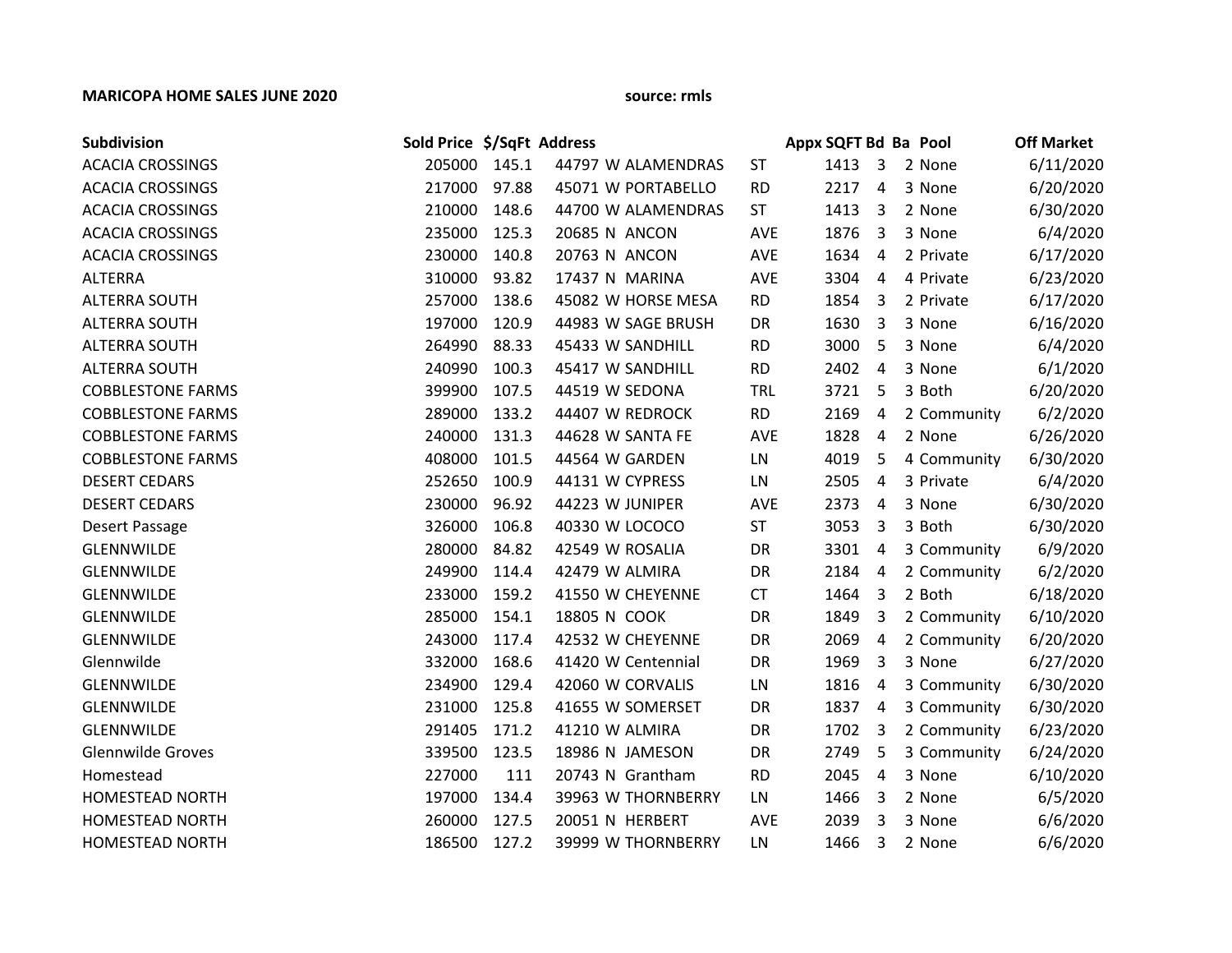| <b>HOMESTEAD NORTH</b>    | 199900 | 136.5 | 40508 W Thornberry       | LN         | 1465 | 3              | 2 None      | 6/20/2020 |
|---------------------------|--------|-------|--------------------------|------------|------|----------------|-------------|-----------|
| <b>HOMESTEAD NORTH</b>    | 234000 | 148   | 41199 W CRANE            | DR         | 1581 | 3              | 2 None      | 6/20/2020 |
| <b>HOMESTEAD NORTH</b>    | 245000 | 96.88 | 41218 W WALKER           | <b>WAY</b> | 2529 | 4              | 3 None      | 6/9/2020  |
| <b>HOMESTEAD NORTH</b>    | 235000 | 153.5 | 40580 W HENSLEY          | <b>WAY</b> | 1531 | 3              | 2 None      | 6/22/2020 |
| HOMESTEAD NORTH           | 234000 | 145.2 | 41293 W CRANE            | DR         | 1612 | $\overline{4}$ | 2 None      | 6/27/2020 |
| <b>HOMESTEAD NORTH</b>    | 240000 | 113.9 | 41404 W WALKER           | <b>WAY</b> | 2107 | $\overline{4}$ | 3 None      | 6/29/2020 |
| HOMESTEAD NORTH           | 205000 | 134.3 | 40303 W Coltin           | <b>WAY</b> | 1526 | $\overline{3}$ | 2 None      | 6/16/2020 |
| <b>HOMESTEAD NORTH</b>    | 265000 | 129.7 | 20194 N TAMMY            | ST         | 2043 | 3              | 3 None      | 6/2/2020  |
| <b>HOMESTEAD NORTH</b>    | 252890 | 139.7 | 40492 W Jenna            | LN         | 1810 | $\overline{4}$ | 2 None      | 6/3/2020  |
| LAKES AT RANCHO EL DORADO | 198500 | 163.8 | 41223 W CAHILL           | DR         | 1212 | $\overline{2}$ | 2 None      | 6/1/2020  |
| LAKES AT RANCHO EL DORADO | 254000 | 143.1 | 21607 N ANNE             | LN         | 1775 | 3              | 2 None      | 6/24/2020 |
| LAKES AT RANCHO EL DORADO | 205000 | 132.2 | 21368 N CECIL            | <b>CT</b>  | 1551 | $\overline{3}$ | 2 None      | 6/27/2020 |
| LAKES AT RANCHO EL DORADO | 237000 | 108   | 21967 N BOLIVIA          | ST         | 2195 | 4              | 3 None      | 6/2/2020  |
| LAKES AT RANCHO EL DORADO | 229900 | 149.5 | 41305 W RIO BRAVO        | <b>DR</b>  | 1538 | 3              | 2 None      | 6/16/2020 |
| <b>MARICOPA MEADOWS</b>   | 282990 | 122.9 | 46137 W MOUNTAIN VIEW RD |            | 2303 | $\overline{4}$ | 3 None      | 6/8/2020  |
| MARICOPA MEADOWS          | 195000 | 127.7 | 45694 W WINDMILL         | DR         | 1527 | $\overline{4}$ | 2 None      | 6/4/2020  |
| <b>PALO BREA</b>          | 334995 | 184.1 | 44146 W PALO NUEZ        | <b>ST</b>  | 1820 | 3              | 2 None      | 6/13/2020 |
| <b>PROVINCE</b>           | 292000 | 145.9 | 20050 N EVENING GLOW     | <b>TRL</b> | 2001 | 3              | 3 Community | 6/7/2020  |
| <b>PROVINCE</b>           | 239900 | 197.6 | 42486 W FOUNTAINHEAD ST  |            | 1214 | $\overline{2}$ | 2 Community | 6/16/2020 |
| <b>PROVINCE</b>           | 295000 | 167.5 | 20236 N OXBOW            | LN         | 1761 | $\overline{2}$ | 2 Both      | 6/9/2020  |
| <b>PROVINCE</b>           | 275000 | 126   | 20980 N SWEET DREAMS     | DR         | 2182 | $\overline{2}$ | 2 Community | 6/19/2020 |
| <b>PROVINCE</b>           | 335000 | 128.3 | 20489 N WISHING WELL     | LN         | 2612 | $\overline{2}$ | 3 Community | 6/24/2020 |
| <b>PROVINCE</b>           | 309000 | 193.6 | 20235 N LAGUNA           | <b>WAY</b> | 1596 | $\overline{2}$ | 2 None      | 6/25/2020 |
| <b>PROVINCE</b>           | 222900 | 131.1 | 42543 W NORTH STAR       | DR         | 1700 | $\overline{2}$ | 2 Community | 6/12/2020 |
| <b>PROVINCE</b>           | 220000 | 139.2 | 19811 N FLAMINGO         | <b>RD</b>  | 1580 | 2              | 2 Community | 6/27/2020 |
| RANCHO EL DORADO          | 254000 | 131.1 | 43608 W Courtney         | <b>DR</b>  | 1938 | 4              | 2 None      | 6/4/2020  |
| RANCHO EL DORADO          | 255000 | 89.32 | 22328 N VANDERVEEN       | <b>WAY</b> | 2855 | 4              | 3 None      | 6/1/2020  |
| RANCHO EL DORADO          | 237000 | 146.7 | 42451 W CHISHOLM         | DR         | 1616 | 3              | 2 None      | 6/16/2020 |
| RANCHO EL DORADO          | 256000 | 87.34 | 43857 W WOLF             | DR         | 2931 | $\overline{4}$ | 3 None      | 6/16/2020 |
| RANCHO EL DORADO          | 249000 | 116.9 | 42688 W OAKLAND          | DR         | 2131 | 3              | 2 None      | 6/16/2020 |
| RANCHO EL DORADO          | 269900 | 160.5 | 42256 W VENTURE          | <b>RD</b>  | 1682 | $\overline{4}$ | 2 Private   | 6/4/2020  |
| RANCHO EL DORADO          | 306938 | 142.8 | 22487 N MULLIGAN         | DR         | 2149 | 3              | 2 Private   | 6/18/2020 |
| RANCHO EL DORADO          | 224900 | 114.9 | 42334 W CHAMBERS         | <b>DR</b>  | 1957 | $\overline{4}$ | 2 None      | 6/17/2020 |
| RANCHO EL DORADO          | 190500 | 131.5 | 43501 W BEDFORD          | <b>DR</b>  | 1449 | 3              | 2 None      | 6/17/2020 |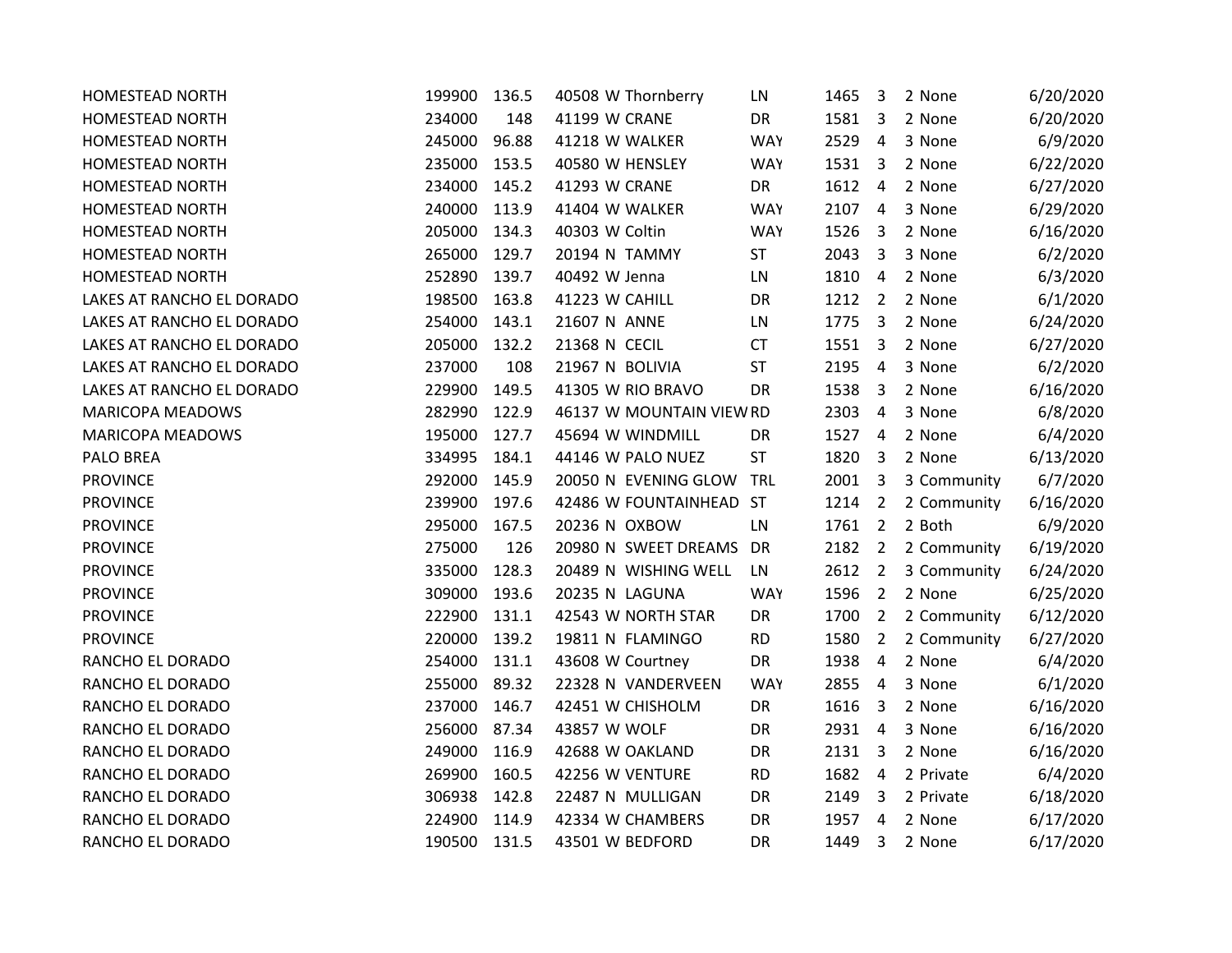| RANCHO EL DORADO      | 299900 | 114.3 | 43524 W RIO BRAVO   | DR        | 2624 | 4              | 3 Private   | 6/8/2020  |
|-----------------------|--------|-------|---------------------|-----------|------|----------------|-------------|-----------|
| RANCHO EL DORADO      | 312000 | 141.3 | 43225 W OAKLAND     | <b>CT</b> | 2208 | 3              | 2 Private   | 6/19/2020 |
| RANCHO EL DORADO      | 190500 | 144   | 43872 W CAHILL      | DR        | 1323 | 3              | 2 None      | 6/24/2020 |
| RANCHO EL DORADO      | 220000 | 130.6 | 43878 W WADE        | DR        | 1685 | 3              | 2 None      | 6/26/2020 |
| RANCHO EL DORADO      | 265000 | 164.5 | 43371 W CHISHOLM    | DR        | 1611 | $\overline{3}$ | 2 Private   | 6/18/2020 |
| RANCHO EL DORADO      | 227000 | 92.38 | 41795 W HILLMAN     | DR        | 2457 | $\overline{4}$ | 3 None      | 6/30/2020 |
| RANCHO EL DORADO      | 236000 | 161.8 | 42347 W SUNLAND     | DR        | 1459 | 3              | 2 Private   | 6/5/2020  |
| RANCHO EL DORADO      | 272500 | 139.2 | 42190 W CHAMBERS    | DR        | 1957 | 4              | 2 Private   | 6/17/2020 |
| RANCHO MIRAGE         | 253500 | 114.8 | 37848 W LA PAZ      | <b>ST</b> | 2209 | 5              | 3 None      | 6/11/2020 |
| RANCHO MIRAGE ESTATES | 205000 | 148.3 | 38154 W MERCED      | ST        | 1382 | $\overline{3}$ | 2 None      | 6/26/2020 |
| RANCHO MIRAGE ESTATES | 258000 | 93.17 | 37855 W VERA CRUZ   | DR        | 2769 | $\overline{4}$ | 3 None      | 6/30/2020 |
| RANCHO MIRAGE ESTATES | 325000 | 93.23 | 38088 W MONTSERRAT  | <b>ST</b> | 3486 | -5             | 4 Private   | 6/9/2020  |
| SANTA ROSA SPRINGS    | 216000 | 167.1 | 17253 N BALA        | DR        | 1293 | 3              | 2 None      | 6/17/2020 |
| SANTA ROSA SPRINGS    | 255000 | 121.5 | 42003 W ROSA        | DR        | 2099 | 5              | 3 None      | 6/30/2020 |
| SANTA ROSA SPRINGS    | 220000 | 141.6 | 41852 W ALLEGRA     | DR        | 1554 | $\overline{4}$ | 2 None      | 6/2/2020  |
| <b>SENITA</b>         | 296000 | 75.87 | 43942 W MARICOPA    | AVE       | 3901 | 6              | 4 None      | 6/6/2020  |
| <b>SENITA</b>         | 210000 | 139.2 | 43302 W JEREMY      | <b>ST</b> | 1509 | 3              | 2 None      | 6/24/2020 |
| <b>SENITA</b>         | 298000 | 76.39 | 43504 W KRISTAL     | LN        | 3901 | 6              | 4 None      | 6/26/2020 |
| Senita                | 215500 | 94.73 | 43328 W ELIZABETH   | AVE       | 2275 | $\overline{4}$ | 3 None      | 6/16/2020 |
| <b>SENITA</b>         | 225000 | 101.3 | 43394 W COWPATH     | <b>RD</b> | 2222 | $\overline{4}$ | 3 None      | 6/11/2020 |
| <b>SENITA</b>         | 278500 | 74.54 | 43314 W MAGNOLIA    | <b>RD</b> | 3736 | 5              | 3 None      | 6/6/2020  |
| <b>SENITA</b>         | 260000 | 107.3 | 42941 W ELIZABETH   | AVE       | 2424 | $\overline{4}$ | 3 Private   | 6/22/2020 |
| <b>SMITH FARMS</b>    | 220000 | 125.3 | 18509 N DAVIS       | DR        | 1756 | $\overline{3}$ | 2 Community | 6/13/2020 |
| <b>SMITH FARMS</b>    | 210000 | 123.2 | 40164 W BONNEAU     | <b>ST</b> | 1704 | $\overline{3}$ | 2 Community | 6/18/2020 |
| <b>SMITH FARMS</b>    | 210000 | 167.1 | 18489 N DAVIS       | DR        | 1257 | 3              | 2 Both      | 6/19/2020 |
| <b>SMITH FARMS</b>    | 225000 | 100.5 | 40200 W MARION MAY  | LN        | 2238 | 3              | 2 Community | 6/3/2020  |
| <b>SMITH FARMS</b>    | 210000 | 133.8 | 40849 W PATRICIA    | LN        | 1570 | 3              | 2 Community | 6/20/2020 |
| <b>SMITH FARMS</b>    | 235990 | 108.4 | 18284 N CLARENCE    | LN        | 2177 | $\overline{4}$ | 3 Community | 6/3/2020  |
| <b>SMITH FARMS</b>    | 250000 | 128.5 | 18166 N CHRISTOPHER | DR        | 1946 | $\overline{3}$ | 3 Community | 6/3/2020  |
| <b>SMITH FARMS</b>    | 239900 | 109.2 | 40564 W NICOLE      | CT        | 2196 | $\overline{4}$ | 3 None      | 6/12/2020 |
| SORRENTO              | 272990 | 100.3 | 37346 W BELLO       | LN        | 2722 | 5              | 3 None      | 6/17/2020 |
| SORRENTO              | 284000 | 124   | 37031 W LEONESSA    | AVE       | 2291 | $\overline{4}$ | 2 Private   | 6/12/2020 |
| SORRENTO              | 224000 | 144   | 17930 N Pietra      | DR        | 1556 | $\overline{3}$ | 2 None      | 6/23/2020 |
| SORRENTO              | 268500 | 152.2 | 17050 N AVELINO     | DR        | 1764 | 3              | 2 Private   | 6/1/2020  |